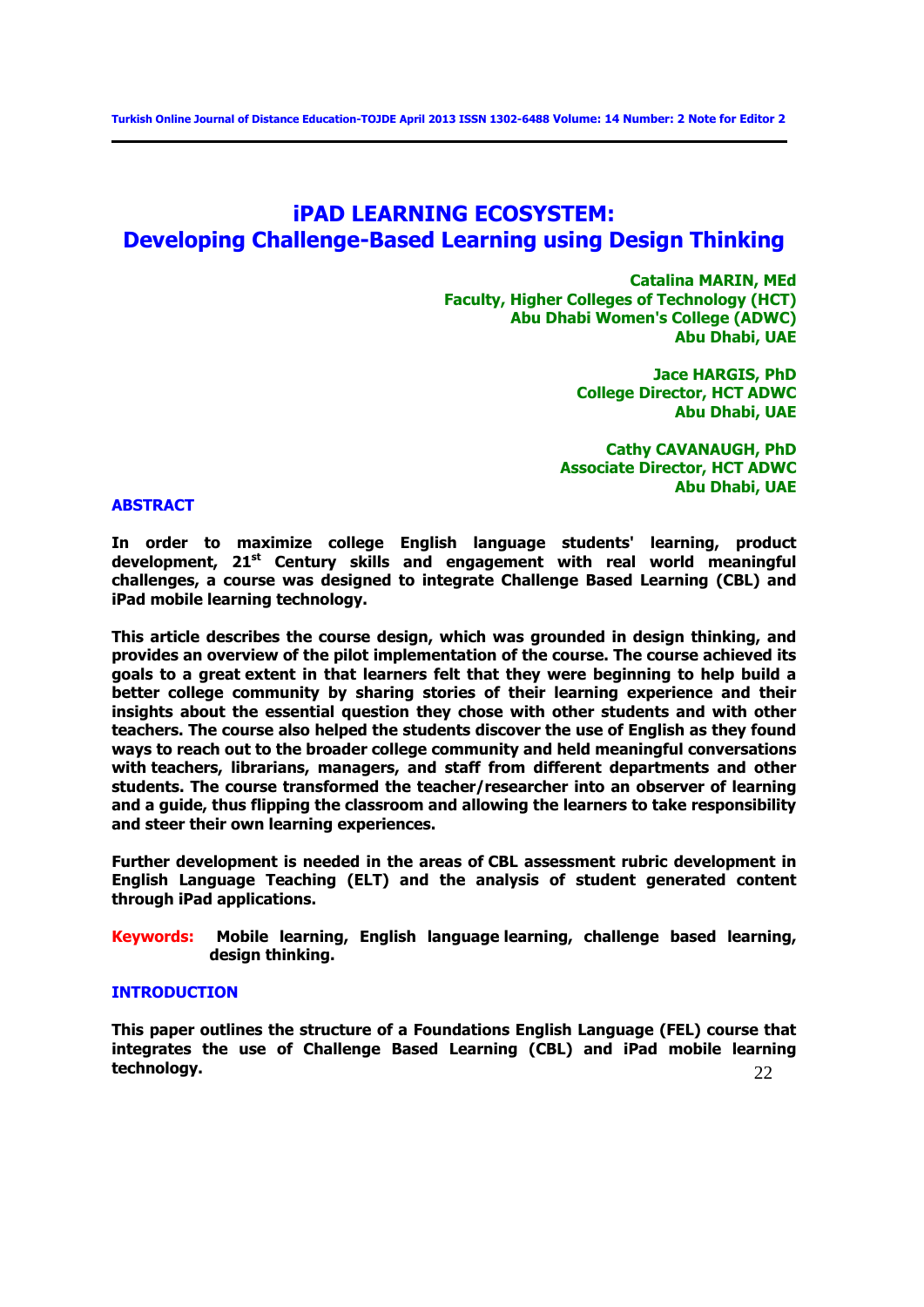**The intent of this implementation is to maximize students' language learning, learning product development affordance, 21st Century skills (Mishra, Koehler, & Henriksen, 2011) and most importantly student engagement with real world meaningful challenges that will make a difference in their learning community. The purpose of the paper is to propose a new mode of English Language Teaching delivery through CBL (Apple Inc., 2010). The course will help tertiary English Language educators in the United Arab Emirates (UAE) tackle several challenges in adoption of new learning environments and pedagogies (Cavanaugh, Hargis, Munns & Kamali, 2013; Hargis, Cavanaugh, Kamali & Soto, in press; Cavanaugh, Hargis & Kamail, 2013).**

- **The first challenge is related to the shift from a traditional teachercentered, summative assessment driven educational culture, to the more learner-centered, collaborative, facilitative, self-regulated model and ultimately real-world nature of the practices that may derive from using the structure of CBL (Apple Inc., 2010; Johnson & Adams, 2011; O'Mahony et al., 2012).**
- **The second challenge is technological; specifically, integrating iPad mobile learning technology into the language classroom.**
- **The third challenge is related to the achievement of English Language content delivery balance.**

**The described challenges have stemmed from a radical paradigm-changing opportunity afforded to teachers by a federal initiative that provided iPads across all national Foundations courses in the UAE starting from the 9th of September, 2012. Immediately after the initiative was announced, in April 2012, an aggressive implementation plan began to take place. iPad implementation action teams were established all throughout the federal institutions. They were delegated the responsibility of preparing every member of the Foundations English and Mathematics Departments for the iPad launch. At the Higher Colleges of Technology (HCT) Abu Dhabi and Khalifa City Women's College (AD/KCWC), strategic conversations began to be a normal part of doing business. The dynamic and flexible development framework for this paper addresses Design Thinking (DT)(Brown & Wyatt, 2010; Ericson, Bergstrom, Larsson, & Torlind, 2009; Liedtka, 2011; Riverdale Country School & IDEO, 2011). Design Thinking provided a continual structure with the power to guide meetings, professional development workshops, conferences, sharing sessions and other faculty development practices that were to be established over the course of about three months. Design Thinking was, in some way, the guarantee to success during a moment of sudden radical change (Burdick & Willis, 2011; Liedtka, 2011; Murty, Mercedes, & Maher, 2010).**

# **LITERATURE REVIEW**

# **Design Thinking:**

# **An Innovative Research Development Framework for Educators**

**Educators are designers of curricula, of lessons, of tasks, of assessments and much more. Unfortunately, far too often do educators consider these design processes as something other than a part of their "administrative duties".** 

**Design Thinking for Educators (DTE) (Riverdale Country School & IDEO, 2011) provides people in the field of education with clear guidelines to transform the process of designing teaching and learning experiences.**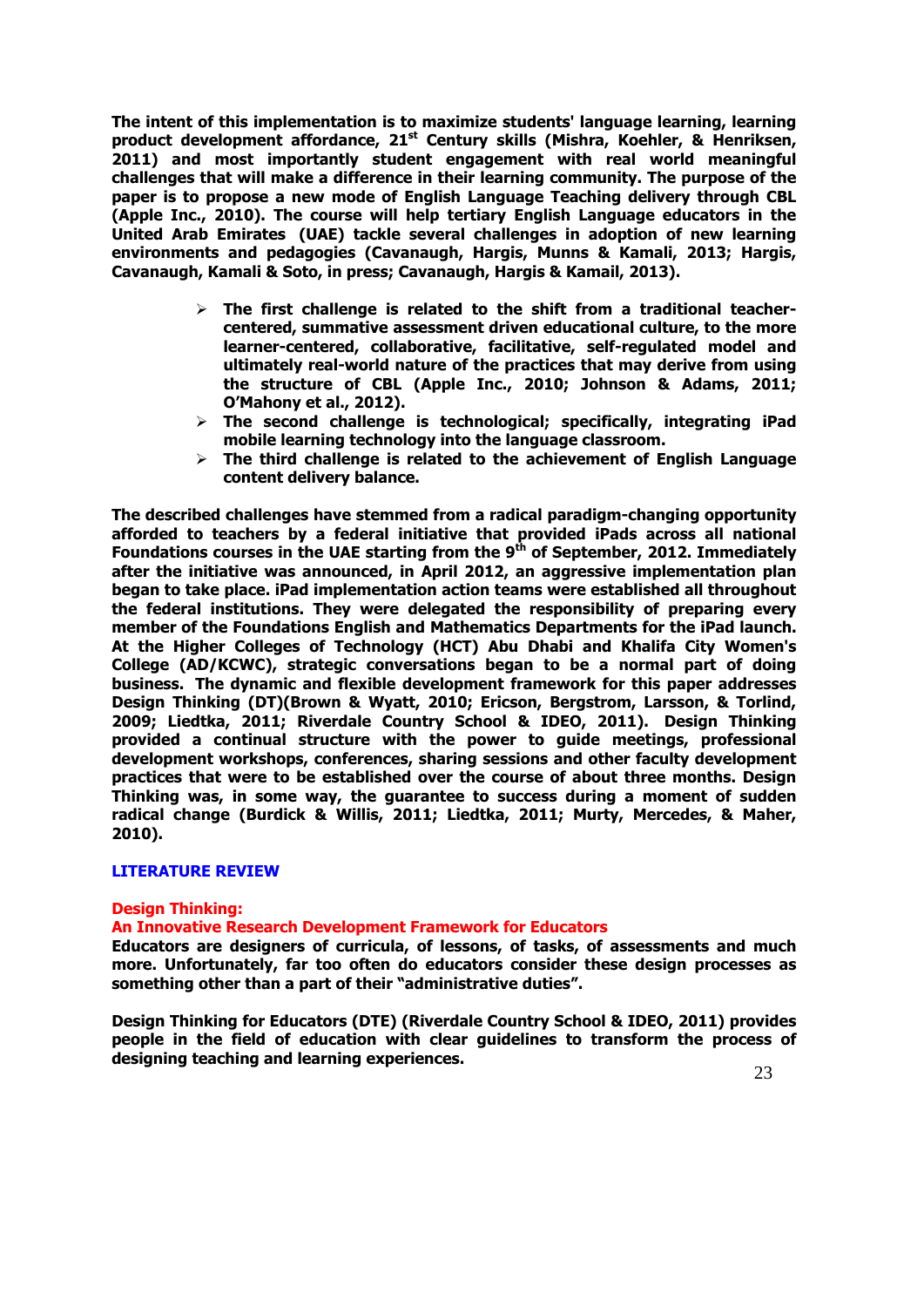**It essentially affords educators with a direct key to open the doors of innovation that are hidden in everyday conversations and other apparently insignificant interactions that take place in the context of schools, colleges, and universities. "Design thinking (DT) is a mindset. It's about being aware of the world around you, believing that you play a role in shaping that world and taking action toward a more desirable future. It is human-centered, collaborative, experimental, and optimistic" (Riverdale Country School & IDEO, 2011 . p, 3). It is about identifying and understanding the needs of people through conversations, critique and all-out teamwork. DT creates a real space to try something new and to continue with it for the long run as a work in progress that may work if you persist and believe that these new and better things are possible and any individual can make them happen. (Riverdale Country School & IDEO, 2011. p, 3).**

**Authors and researchers from various disciplines like Burdick and Willis (2011) have posited DT as a procedural form of cognition, involving the following aspects:**

- **Constructive thinking, problem solving, collaboration, multimodality, thinking through making, project and challenge based learning, reflecting, iterating, socializing.**
- **21st century skills, strong visual-spatial skills, inductive discovery, creative hunches based on incomplete evidence. (Burdick & Willis, 2011). Also, in "Collective Intelligence and Design Thinking" (Murty et al., 2010), the authors posit DT as a conjectural design process by which people discover "ill-defined problems that are not soluble by merely collecting and synthesizing information". These problems are then turned into challenges that are then further interpreted and conjectured, ideated, and generated through derivative framing. Finally, these are further explored and evolved into some form of Collective Intelligence (CI). Collective Intelligence is explained as a "magnifier of Design Thinking"(Murty et al., 2010) because it is based on the following parallel principles:**
- **Generating ideas, Contributing and collaborating, Conceptualizing, Lateral Thinking, Problem solving, Giving feedback, Self-organizing, Motivating, Intriguing, Encouraging, Eliciting, Responding, Orienting, Visualizing, Sharing Understandings, Analyzing and Synthesizing (Murty et al., 2010).**

**Furthermore, Brown (2008) defined DT as a "methodology that imbues the full spectrum of innovation activities with a human centered design ethos" in other words design thinking is the result of a process of "hard work augmented by a creative human-centered discovery process and followed by iterative cycles of prototyping, testing and refining" (Brown, 2008).** 

**He also offers a clear personality profile for design thinkers, describing them as "empathetic, integrative, optimists, experimentalists, and collaborators" (Brown, 2008 . p, 3). These personality traits are intricate in people of any given discipline who work with DT.** 

**DT has also been defined (Neumaier, 2009) as the "process of working through problems while operating in the space between knowing and doing, prototyping new solutions that arise from the use of four key strengths: empathy, intuition, imagination and idealism" (Colloquium & Economics, 2009).**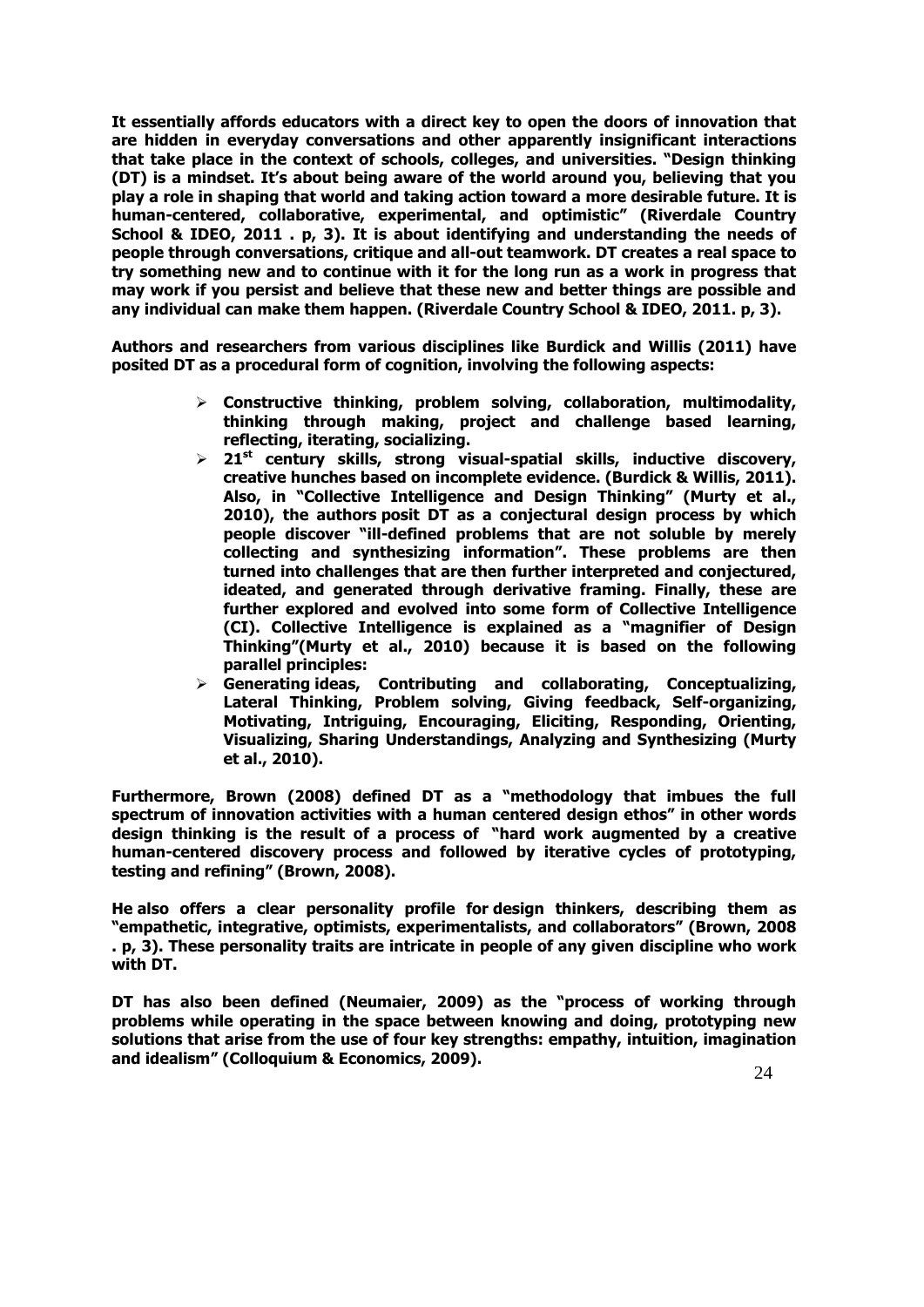**For the purposes of this study, the DT Process proposed in the "Design Thinking for Educators Toolkit" (Riverdale Country School & IDEO, 2011) was used. This process is composed of the following five phases and their corresponding steps:**

- **Discovery: Define the Challenge, Prepare the Research, Gather inspiration.**
- **Interpretation: Tell stories, Search for meaning, Frame opportunities.**
- **Ideation: Generate ideas, Refine Ideas**
- **Experimentation: Make Prototypes**
- **Evolution: Evaluate Learnings, Build Experiences (Riverdale Country School & IDEO, 2011).**

**The DT for Educators Toolkit (Riverdale Country School & IDEO, 2011) affords a rich list of 45 different methods that can be used to gather data at each step of the DT process. This study explores the use of 24 methods as the others were not applicable to the context of the research due to time constraints. The methods used in the present study as outlined by the DT for Educators Toolkit include Defining the Challenge, Build a team, Share what you know, Make a plan, Prepare for fieldwork, Learn from individuals, Learn from Groups, Learn from Experts, Learn from peers observing peers, Capture your learning: journals, photos, anecdotal recounts, Share inspiring stories, Find Themes: that emerge from observation, conversation, research, Define insights: Succinct expressions of what has been learnt, Make insights actionable, Build to think: Build a simple representation of an idea to think through a lot of details, Describe your idea, Create a prototype: a storyboard, a diagram, a table, a format, a story, an ad, a mock-up, a model, a role-play. In the present study we have prototyped a lesson plan and a course outline, Make a test plan, Define Success: Measuring the impact of a concept or idea. Setting up success criteria, Identify what is needed, Plan next steps, Document Progress, Share your story (Riverdale Country School & IDEO, 2011).**

# **Challenge Based Learning and Problem Based Learning: Differences and Similarities**

**Comparisons are often drawn between these two approaches due to their focus on real-world, complex, ill-structured, authentic, cross-disciplinary, problems or challenges (Apple Inc., 2010, p. 3; O'Mahony et al., 2012, p. 185; Walker, A. and Leary, 2009, p. 12; Stewart, MacIntyre, Galea, & Steel, 2007, p.77). Similar to Problem Based Learning (PBL), CBL is a learner centered instructional and curricular approach that simulates the workplace (O'Mahony et al., 2012; Walker, A. and Leary, 2009; Stewart et al., 2007).** 

**However, it specifically "mirrors the 21st Century workplace" (Apple Inc., 2010). Ultimately, both CBL and PBL aim at empowering learners to conduct research, integrate theory and practice, and apply knowledge and skills such as leadership, creativity, media literacy, problem solving, critical thinking, analyzing, synthesizing, collaborating, attentive questioning, flexibility, adaptability, self-directedness, and reflecting in order to take action in the context of their school, family, or local community (Apple Inc., 2010; Johnson & Adams, 2011; O'Mahony et al., 2012; Savery, 2006; Stewart et al., 2007).** 

**The twist of CBL is related to the capacity learners have today to further share and expand these impacts with the global community via educational technology and social media. Another key difference between these two approaches is that CBL has proved to be effective in technology-rich learning environments (Johnson & Adams, 2011).**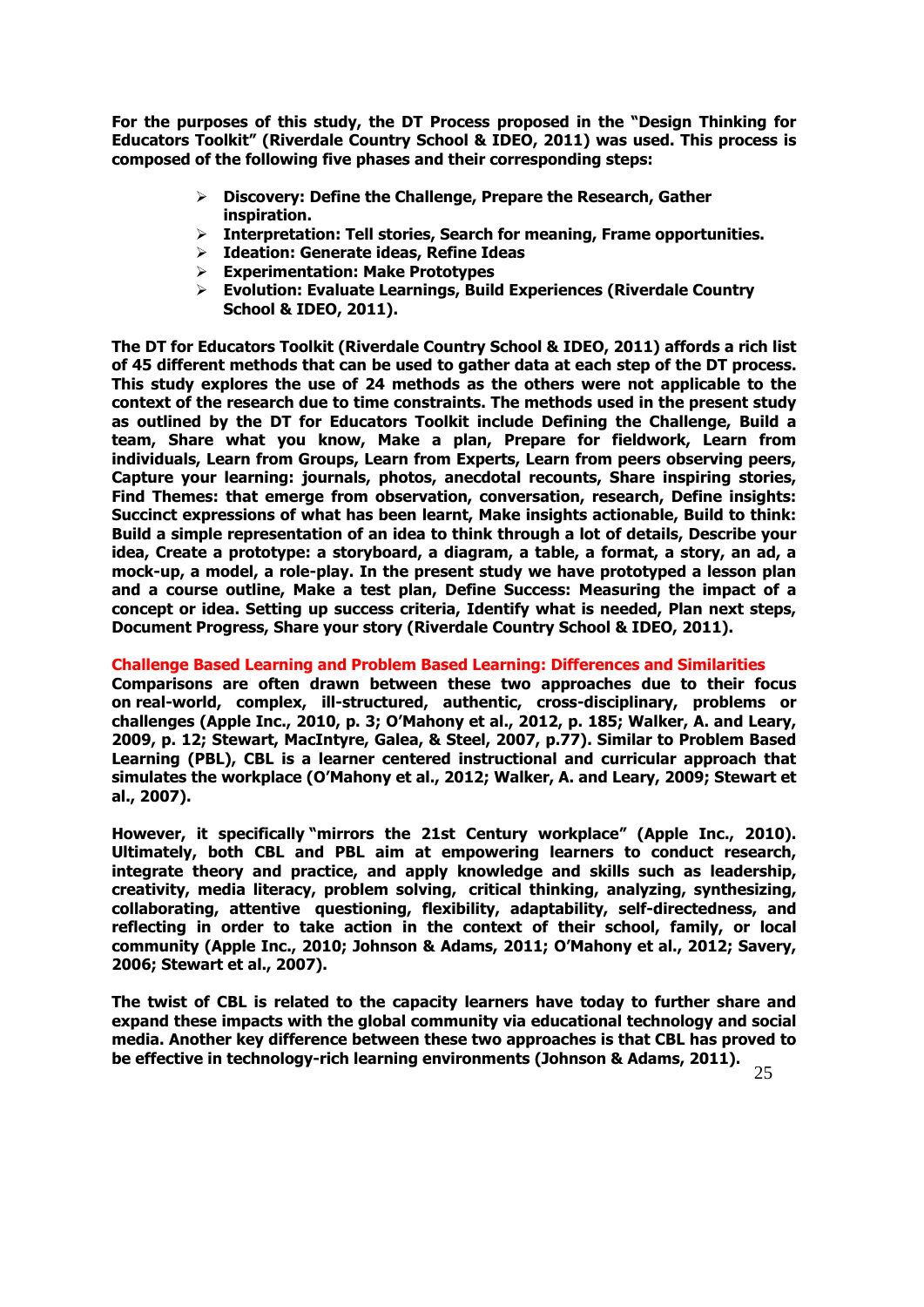**Here, the learner needs to integrate his/her knowledge of technology commonly used in daily life with the social, emotional, intellectual and time management skills required by the demands of the 21st century for work, life, and school (Apple Inc., 2010; Johnson & Adams, 2011). Challenge Based Learning has also been proved to be extremely effective in moments of change in educational institutions.** 

**Finally, it has worked as a motivation booster and reduced the drop-out rates in educational institutions known for their high levels of both student and teacher disengagement (Johnson & Adams, 2011).**

## **METHODOLOGY**

**The college Foundations English course faculty applied the stages of DT as shown in this section to redesign the courses to better align them with the strengths of the mobile learning environment.**

## **Phase 1: Discovery**

**Step 1- Challenge: Defining the challenge: To develop a CBL Foundations English course in response to the federal iPad implementation initiative that may guarantee collaborative, facilitative, student-centered classroom practices, sound iPad device use, and language relevant content.**

## **Step 2- Preparing the Research**

# **How HCT ADWC approached the challenge: Building a Team**

**The iPad Committee began meetings and conversations towards the end of Semester two of the 2011-2012 academic year. Initially, iPad applications for English Language Teaching and other purposes such as file management, collaboration, learner management systems (LMS) and websites were researched, reviewed, and discussed. They were collated in an institutional sharing drive as an interactive excel document that displayed the application, a link to the application, and a brief description about the relevance of the application in the context of Maths or English.**

## **Sharing Knowledge**

**As the document was developed, possible technical difficulties were discussed and further explored with the foundations English team leaders. Each member of the English iPad implementation team (4 in total) coupled with a team leader (4 in total) and they were to work together in the discussion and elaboration of classroom strategies and conceptually-based lesson plans to demonstrate to the rest of their teams. Each couple had two weeks to prepare their demonstration lessons.** 

**Each member of the iPad implementation committee was in charge of working through any doubts and insecurities with their corresponding team leader. They were also in charge of providing technical help and/or seek technical assistance from experts if needed.**

## **Making a Plan**

**Lesson demonstrations were scheduled to happen in a whole department meeting. The showcased lessons and lesson plans were chosen by the members of the iPad committee, the Foundations Chair, the Academic Dean and the team leaders themselves as showcase models of best practice in a meeting prior to the whole department sharing session.**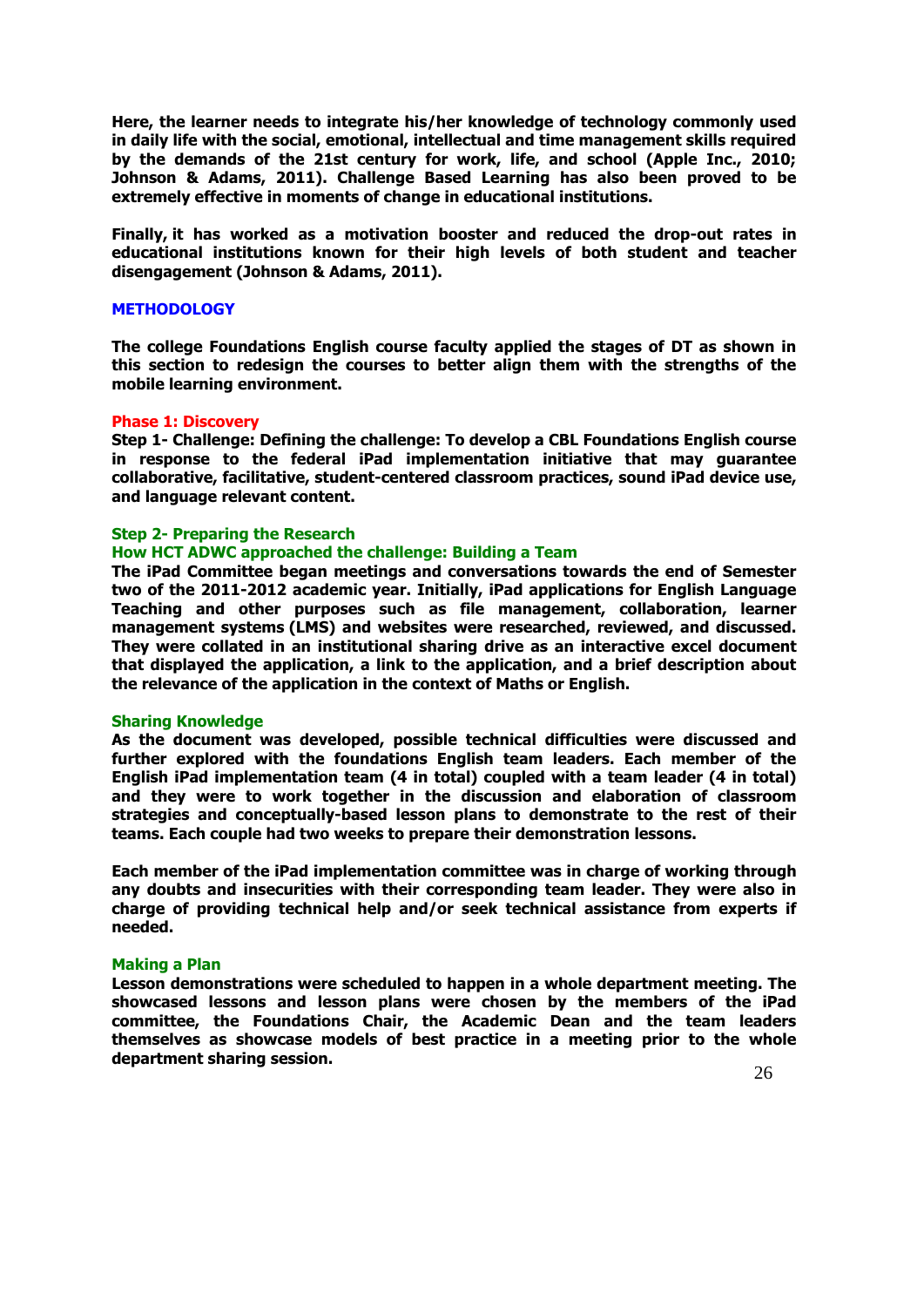**They based their choices upon their experience in the context of teaching foundations English at the college and what they thought to be Technology, Pedagogy and Content Knowledge (TPACK) (Acaoglu, Kerelvik, & Capsperson, 2011; Albion, Jamieson-Proctor, & Finger, 2010; Bos, 2011; Burgoyne & Graham, 2009; Mishra & Koehler, 2009; Mishra et al., 2011; Shin et al., 2009; Voogt et al., 2010) sound lesson plans.**

# **Step 3- Gather Inspiration**

**Learning From Individuals, Learning From Observing Peers, Learning From Experts**

**During the first part of the showcase session, the pre-selected authors of the model lesson plans demonstrated a class. During the second part, their specific team leaders in the process of producing similar lesson plans led the rest of the foundations English department faculty members. They were provided with a specific lesson planning prototype to follow. The purpose of all of this activity was to help them in the direction developing for their own iPad learning resources. On the other hand, it was about inspiring them through practice in the selection and production of authentic English as a Second Language (ESL) content that would maximize iPad use and somehow aim at increasing student engagement.**

#### **Preparing for Fieldwork**

**Finally, they were helped in the process of producing a "survival" repository of lesson plans for the first two weeks of the iPad launch with students. The lesson plans were placed in the internal repository for future use.** 

## **Capture Learning**

**It is important to note that at the early stages of the implementation process a DT organizational template was used to direct meetings, conversations and workshops. It served the purpose of helping the whole team see their progress, their tasks and responsibilities and to look back at what had been done already. The tools provided in the DT for Educators toolkit (Riverdale Country School & IDEO, 2011) played an essential role in the achievement of short-term institutional and departmental goals.**

## **Phase 2: Interpretation**

# **Step 1-Tell Stories**

**Sharing inspiring stories, finding themes and defining insights to make them actionable:**

**All of the above mentioned series of discussions, conceptual lesson planning workshops and reflective sessions led to the idea of telling stories and ideas through the first iCelebrate Teaching and Learning [\(www.adwc.hct.ac.ae/icelebrate,](http://www.adwc.hct.ac.ae/icelebrate) 2012). The leaders of the iPad initiative at AD/KCWC organized this event . The purpose of this event was to gather the iPad experience through "short interactive conversations with educators from the three federal universities. They shared ideas, experiences, and plans for using iPad to transform higher education" ([www.adwc.hct.ac.ae/icelebrate,](http://www.adwc.hct.ac.ae/icelebrate) 2012). During this daylong event held on June 20 2012, participants reflected, brainstormed, and shared stories about their teaching and learning experience with people who had varied levels of iPad experience and expertise.** 

**This event was a vehicle to begin framing further professional learning opportunities at college level. Plans were then set out and further roles established in order to support faculty development at the start of the following semester. An iCelebrate2 was held on 18 December and subsequent iCelebrate events are planned for 2013.**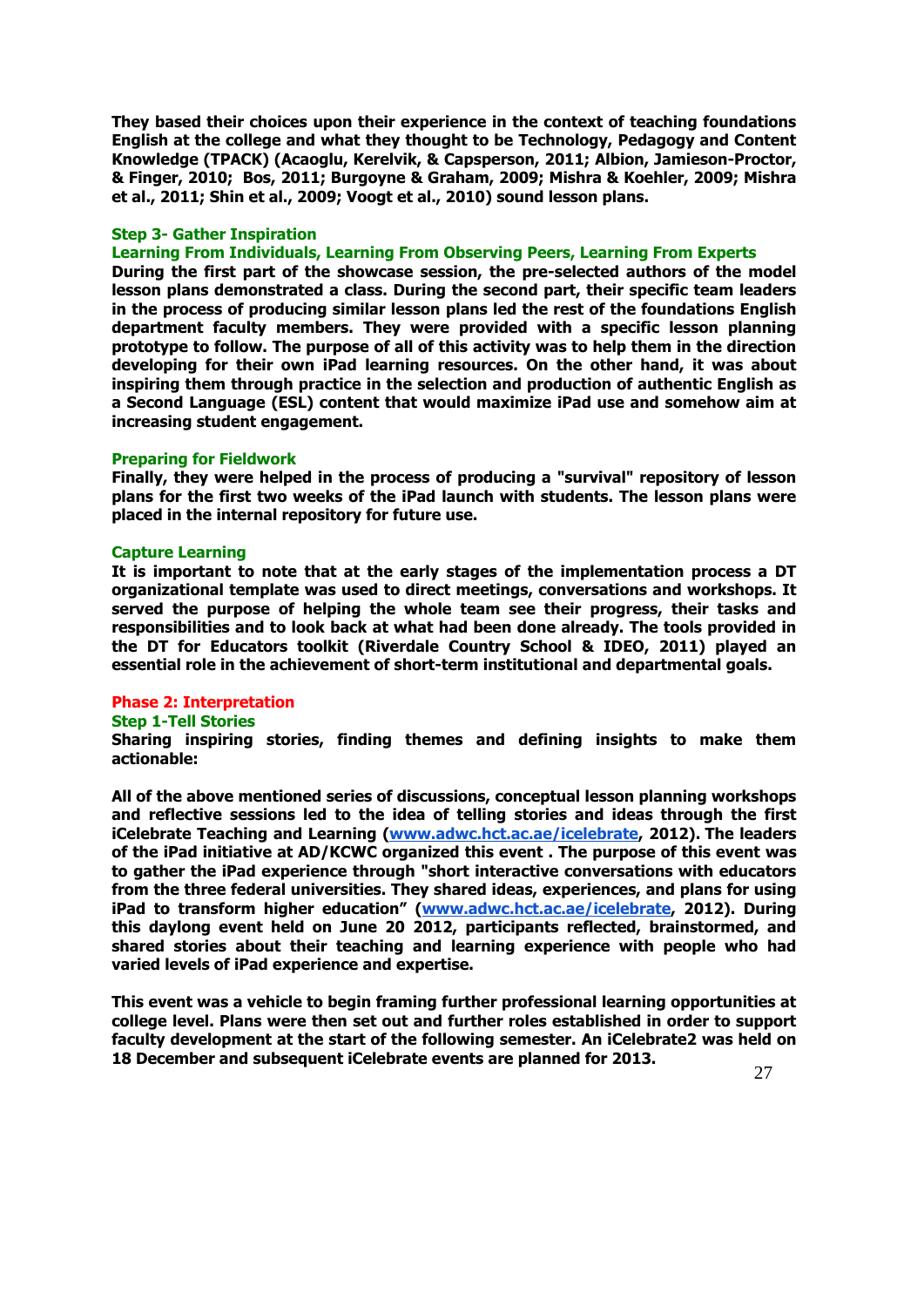## **Phase 3: Ideation**

# **Step 1- Generate ideas. Building to Think**

**An opportunity to formally introduce CBL to faculty at the start of the 2012-2013 academic year was identified by the leaders of the iPad implementation team, the Coordinator of the Center for Teaching and Learning (CTL) and the iFellow (research Faculty Fellow appointed by the College Director to help document the process of change). These key individuals informally reflected about two key themes: the conceptual lesson plans generated by all English foundations faculty and the overall perceived level of teacher TPACK (Mishra & Koehler, 2009; Mishra et al., 2011; Shin et al., 2009; Voogt et al., 2010) they noticed at the workshops and the iCelebrate event. Once again, this group of people based their assumptions on their experience in the college, their knowledge about current approaches to teaching and learning such as TPACK (Mishra & Koehler, 2009; Mishra et al., 2011; Shin et al., 2009; Voogt et al., 2010) and CBL (Apple Inc., 2010).**

**Taking all of these considerations into account, an urgency of utilizing the nontraditional CBL approach to teaching ESL was detected. It was perceived by the team that in order to make the iPad implementation successful the existing approach (task based-lecture, summative assessment oriented) would have to be significantly modified.**

## **Step 2- Refine ideas. Describing the Idea**

**For the above stated purpose, the members of the iPad implementation team, the Foundations English Chair, the level team leaders, were gathered during the first week of operations of the current academic year to discuss the first iDesign workshop. This was mainly designed as a conceptual lesson planning workshop where new and existing English Foundations faculty met to put together lesson plans that would lead the faculty in developing an engaging, multidisciplinary approach that "lets students leverage the technology they use in their daily lives to solve complex, real world problems" (Apple Inc., 2010). The structure and dynamics of the first series of iDesign workshops was established and booked for the professional development week of semester one 2012-2013: September 2-6, 2012, which was one week prior to the students' arrival.**

# **Phase 4: Experimentation**

#### **Step 1-Make Prototypes Prototyping**

**The iDesign Foundations workshop involved the participation of the whole Foundations English department. Day one of the event involved modeling lessons following the predesigned prototyping lesson format.**

#### **Practice Sessions**

**These model lessons were discussed during the second part of the day, where faculty practiced their lesson ideas with their level team to adapt their models and create new iPrototype Lessons. In day two, faculty reconvened by level to collaboratively share their new prototype lessons.**

## **Making a Test Plan**

**The remainder of the week involved the production of lesson prototypes so that everyone had ideas and resources to work with over the first two to three weeks of the semester. The CTL provided a virtual Dropbox repository where all the lessons were to be deposited for the purpose of building an iBook out of the prototypes.**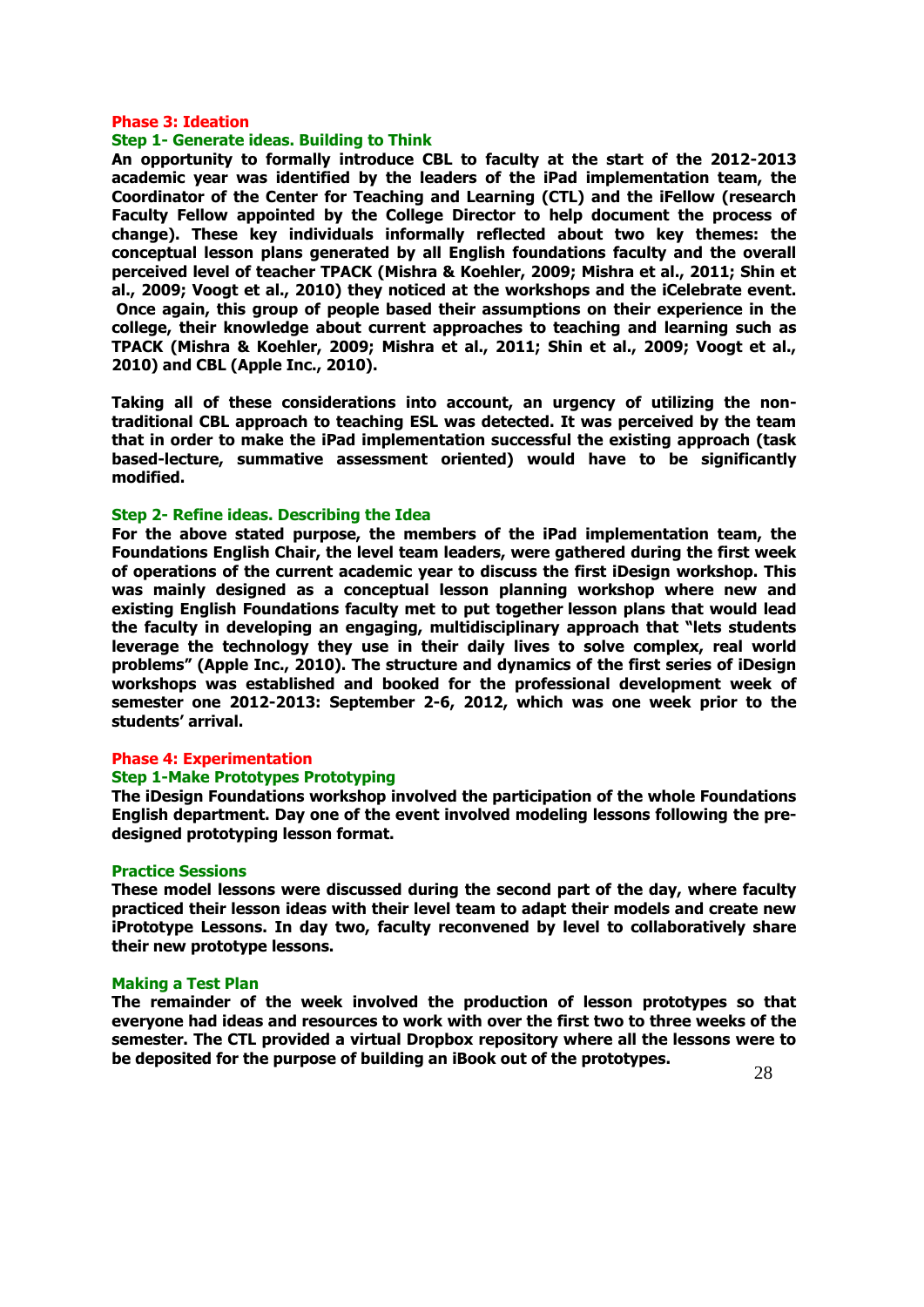## **Step 2: Feedback**

**The CTL coordinator and the iFellow reinforced the idea that these workshops had a clear purpose: To present and practice model lessons invented with the purpose of moving towards the development of a more student-centered, collaborative, engaging and also technology rich classroom environment in the college. This was reiterated by the higher executive team as they visited the workshop on its opening day and the team leaders over the course of the workshop and further on at other instances.**

## **Phase 5: Evolution**

## **Step 1-Evaluate Learning Identifying what is needed**

**Having attempted something new (the prototyping sessions with faculty), the CTL coordinator and the iFellow began to look at the prototyped lesson plans for the purpose of editing and collating the information on an iBook for public use. As they did this, they incidentally identified gaps in the educational process. For example: inconsistencies were found in teachers' lesson planning strategies and approaches, difficulties in teachers ability to differentiate learning outcomes, objectives, challenges, learning products goals, activities, tasks and assessments were clearly visualized in the lesson planning prototypes that were both showcased and developed over the course of the workshops. They observed a clear opportunity to provide further faculty development directly in the area of CBL.**

## **Planning Next Steps**

**Another hands-on workshop was provided with invited members of the iPad implementation team, the Foundations English Chair, the level team leaders, Foundations teachers, and the Associate Director to an introductory CBL session named iChallenge. The purpose of this professional development initiative was to fully familiarize foundations faculty with CBL and to detect emergent themes for future discussion. In addition, the workshop provided an opportunity to explore CBL using iPads. From the reflections, discussions, and learning products generated by the teachers at this workshop the idea of tailoring a Foundations English CBL course began to evolve. Discussions began with one of the team leaders in order to evolve the idea. Formal approval was sought from the Foundations English Chair to introduce the eighthour CBL Course outline to two sections in Foundations level three.**

#### **Step 2- Build the Experience**

**The iFellow began to design the Foundations English Level three course geared upon the principles of CBL and iPad technology. The purpose of the designing course was to illustrate how an EFL /CBL learning course can be tailored and how it can help make the most of using iPad technology. On the other hand, she sought to assist the level three team leader in the task of integrating the language skills, functions, vocabulary, grammar, discourse markers, and topics outlined by in the Foundations English curriculum: the Core Language Inventory. She embedded the elements into a carefully set of three "Big Ideas and Essential Questions" (Apple Inc., 2010) that would lead the students into the development of three clear challenges per semester. Since the summative assessments that already exist at system level could not be altered, she simply added some clearly established learning products to the course to make it more meaningful:**

- **An e-book created on the iPad Creative Book Builder application;**
- **A challenge storyboard podcast; and**
- **A challenge storyboard iMovie and a Rapid Fire talk.**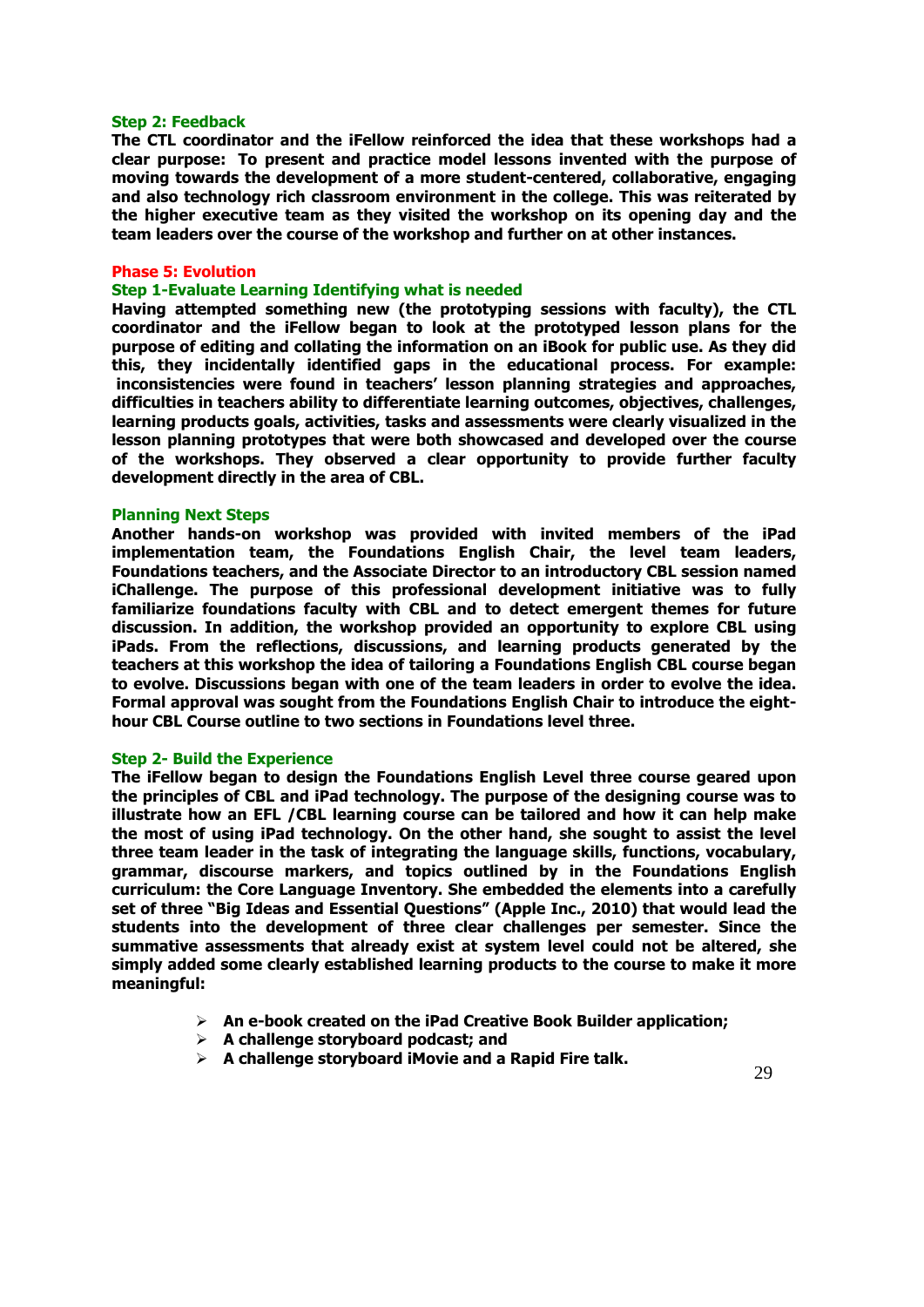**She piloted the course with her classes to informally diagnose the students' reaction to the new method. The outline of the course is provided in the table 1.**

| Course                                             | <b>Big Idea</b>                              | <b>Question Bank</b>                                                                                                                                                                                                                                                                                                                       | <b>Content</b>                                                                                                                             | <b>Learning</b><br><b>Products</b>                                                                                                                                                                        |
|----------------------------------------------------|----------------------------------------------|--------------------------------------------------------------------------------------------------------------------------------------------------------------------------------------------------------------------------------------------------------------------------------------------------------------------------------------------|--------------------------------------------------------------------------------------------------------------------------------------------|-----------------------------------------------------------------------------------------------------------------------------------------------------------------------------------------------------------|
| 8 Hours<br><b>Week 3-4</b><br><b>English</b>       | <b>NA</b>                                    | <b>NA</b>                                                                                                                                                                                                                                                                                                                                  | <b>Skills for success</b><br><b>Adverbs &amp; intensifiers.</b><br><b>Comparatives &amp;</b><br>Superlatives.                              |                                                                                                                                                                                                           |
| 8 Hours<br><b>Week 5-6</b><br><b>CBL English</b>   | Cultural<br><b>Identity &amp;</b><br>Citizen | EQ1: How can we help students<br>in our class speak more English?<br>EQ2: How can we help<br>expatriates feel the same love<br>for our country as we do?<br>EQ3: What can we do to make<br>Arabic more important in our<br>country?<br>EQ4: How can we help local<br>students understand other<br>cultures better?                         |                                                                                                                                            | <b>CBB Chapter on</b><br>cultural identity and<br>citizenship.<br><b>Solution and</b><br>implementation<br>storyboard:<br><b>Reflective Podcast</b><br>about lessons<br>learned through the<br>Challenge. |
| 8 Hours<br><b>Week 6-7</b><br><b>English</b>       |                                              | <b>NA</b>                                                                                                                                                                                                                                                                                                                                  | <b>Skills for Success</b><br><b>Gerunds and infinitives</b><br><b>CLI Functions.</b>                                                       |                                                                                                                                                                                                           |
| 8 Hours<br><b>Week 8-9</b><br><b>CBL English</b>   | <b>Relationships</b><br>and Diversity        | EQ1: How can we understand<br>our teachers better?<br>EQ2: How can we help build<br>better student relationships in<br>the college?<br>EQ3: How can we improve our<br>family relationships?<br>EQ4: How can we help the local<br>community build better<br>relationships with non-locals?                                                  |                                                                                                                                            | <b>CBB Chapter on</b><br>cultural identity and<br>citizenship.<br><b>Solution &amp;</b><br>implementation<br>storyboard: iMovie                                                                           |
| 8 Hours<br><b>Week 10-11</b><br><b>English</b>     | <b>Health</b>                                | <b>NA</b>                                                                                                                                                                                                                                                                                                                                  | <b>Skills for Success</b><br><b>Simple Past</b><br><b>Conjunctions</b><br><b>Prepositions of location</b><br><b>Comparative adjectives</b> | <b>NA</b>                                                                                                                                                                                                 |
| 8 Hours<br><b>Week 12-13</b><br><b>CBL English</b> |                                              | EQ1: What can be done to<br>quarantee that students who<br>have newborn babies don't drop<br>out?<br>EQ2: What can we do to help<br>students in the college cope<br>better with exam stress?<br>EQ3: What can do make our<br>roads safer?<br>EQ4: How can we helps students<br>in the college engage more in<br>regular physical activity? | <b>NA</b>                                                                                                                                  | <b>CBB Chapter on</b><br><b>Health</b><br><b>Rapid Fire Talks:</b><br>iChallenge student<br>conference                                                                                                    |

**Table: 1. Challenge-Based Foundations English Course**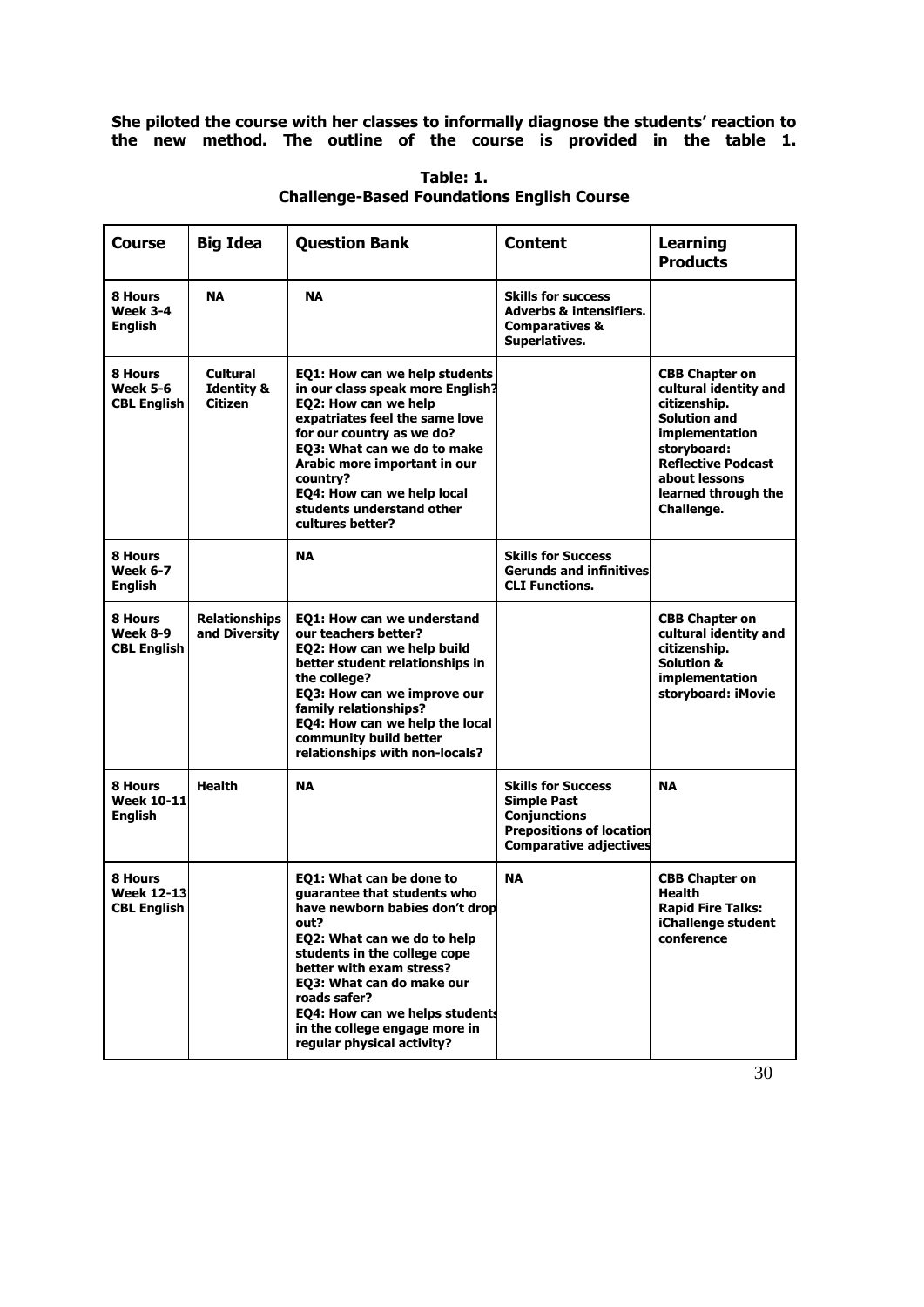## **Sharing the Story**

**Finally, the CTL provided a follow up session of the CBL introduction solely to level three teachers in order to share the course outline with them and to familiarize them with how their current assessment structure would fit into the CBL course. Then, one faculty member made stories of CBL initiatives in the classroom. The iFellow was asked to provide the course outline and to discuss the benefits and drawbacks the approach showed in practice. The predominant assessment approach used in the Foundations program was summative and formative. Thus, the CBL approach was seen to add valuable process-based and informative assessment feedback to the learning process. The outcome of this sharing session was successful as two faculty members volunteered to participate in a pilot of the course, which will ultimately aim at providing reflective testimonials of the CBL experience at the end of semester one.**

# **CONCLUSION**

## **Documenting Progress**

**There was a relative agreement at faculty level about CBL being more beneficial for student learning than a more traditional approach. To support this transition, faculty expressed a need for further professional development in the area of CBL particularly in the field of assessment rubric development and implementation. Faculty also expressed their need to see an EFL CBL course work well in the Foundations English department as they had not experienced this approach and wanted to see it demonstrated in the unique context of their program, given the intensity of summative assessments currently structured as part of the traditional course. They also wanted to better understand how to manage the balance between providing sufficient practice for students in reading, writing, listening and speaking, with the CBL experience in order to afford the time needed in the class for developing accurate and fluent language production. Finally, the teachers expressed that the students' reaction to this new approach was an unknown as there are no formal marks involved in the CBL course outline. All of these issues require further research and development. Therefore, the conclusion is to move forward with the pilot of the course with those who choose to voluntarily participate. These people will be in charge of documenting progress of the new teaching and learning experience and hopefully provide evidence of student learning improvement (and engagement) in both English and 21st century skills at the end of the semester.**

# **BIODATA and CONTACT ADDRESSES of the AUTHORS**



**Catalina MARIN, Med, Higher Colleges of Technology (HCT) Abu Dhabi Women's College (ADWC), Abu Dhabi, UAE. Ms. Marin is currently an English teacher at a vocational high school in Al Ain in the United Arab Emirates. Previously, she was a research development fellow and a Foundations English teacher at HCT AD/KCWC. She has been English as a Second Language teacher, beginning her career as an educator in her country of origin, Colombia. She holds a M.Ed. with a focus on strategies** 

**for learning difficulties and disabilities, curriculum theory and practice. Her research agenda deals with theories of educational change and transformation, DesignThinking, 21st Century learning, student generated learning products and mobile learning.**

**Catalina MARIN, MEd Faculty, Higher Colleges of Technology (HCT) Abu Dhabi Women's College (ADWC), Abu Dhabi, UAE**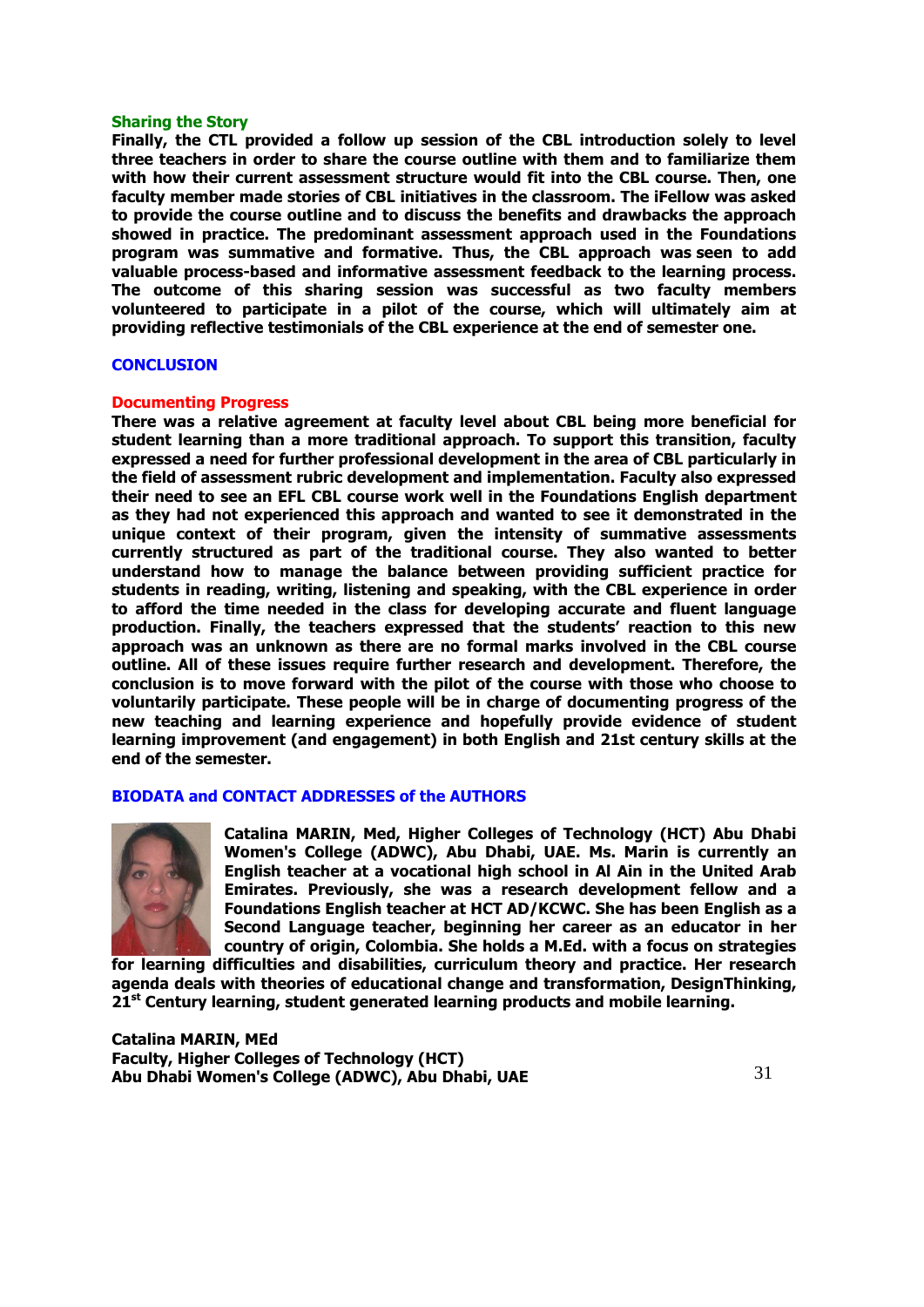

**Dr. Jace HARGIS is currently a College Director at Higher Colleges of Technology in the United Arab Emirates. Previously, he was an Assistant Provost and Director for the Center for Teaching and Learning at the University of the Pacific in California. He has authored a textbook, an anthology and has published over seventy academic articles as well as offered over one hundred national and international academic presentations. His undergraduate and graduate degrees are in the chemical sciences and he has earned a Ph.D. from the University of** 

**Florida in Science Education. His research agenda addresses the theoretical aspects of how people learn with the use of emerging instructional technologies.**

**Jace HARGIS, PhD College Director, HCT ADWC, Abu Dhabi, UAE Email[:jace.hargis@gmail.com](mailto:jace.hargis@gmail.com) Phone: 971.050.616.4060**



**Dr. CAVANAUGH is currently the Associate Director at the HCT ADWC. Previously, she was an Associate Professor of Educational Technology in the School of Teaching and Learning at the University of Florida in Gainesville. Her research, publications, and awards focus on effectiveness of online and blended learning environments. Dr. Cavanaugh served as a Fulbright Senior Scholar in Nepal working on e-learning. She has a B.A. in education from the University of the** 

**Virgin Islands, a M.Ed. from the University of Central Florida, and a Ph.D. in curriculum and instruction from the University of South Florida specializing in distance education.**

**Cathy CAVANAUGH, PhD Associate Director, HCT ADWC, Abu Dhabi, UAE**

# **REFERENCES**

**Acaoglu, M., Kerelvik, K., & Capsperson, G. (2011). TPACK in online lesson plans. Retrieved April 1, 2011, from<http://prezi.com/ddcb8-urq8qi/site-11-tpack>**

**Albion, P., Jamieson-Proctor, R., & Finger, G. (2010). Auditing the TPACK confidence of Australian pre-service teachers: The TPACK confidence survey (TCS). In D. Gibson & B. Dodge (Eds.), Proceedings of Society for Information Technology Teacher Education International Conference 2010 (pp. 3772–3779). AACE. Retrieved from <http://www.editlib.org/p/33969>**

**Apple Inc. (2010). Challenge Based Learning: A Classroom Guide. Cupertino, CA: Author. "Bit by bit putting it all together" How a holistic view of assessment changed our perception of the TPACK framework. (2008). (c), 3932–3939.**

**Bos, B. (2011). Professional development for elementary teachers using TPACK. Contemporary Issues in Technology and Teacher Education, 11(2), 167–183. Retrieved from<http://www.citejournal.org/vol11/iss2/mathematics/article1.cfm>**

32 **Brown, B. T., & Wyatt, J. (2010). Design Thinking for Social Innovation. Stanford Social Innovation Review, Winter (Winter 2010), 30–35. doi:10.1108/10878571011042050 Brown, T. (2008). Design thinking. (M. Amelang, Ed.) Harvard Business Review, 86(6), 84–92, 141. Retrieved from <http://www.ncbi.nlm.nih.gov/pubmed/18605031>**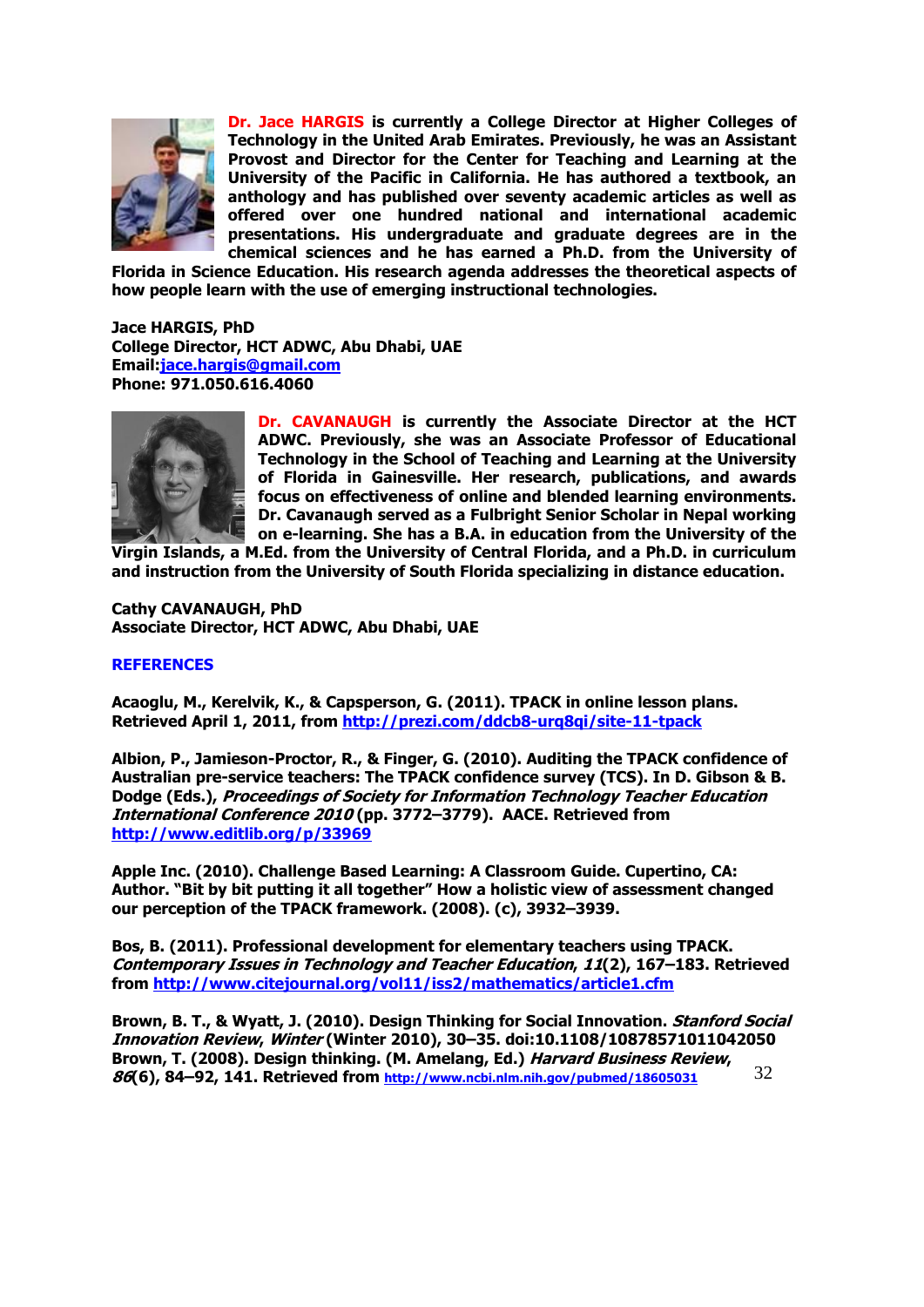**Burdick, A., &, Willis, H. (2011). Digital learning, digital scholarship and design thinking. Design Studies, 32(6), 546–556. Retrieved from <http://linkinghub.elsevier.com/retrieve/pii/S0142694X11000597>**

**Burgoyne, N., &, Graham, C. R. (2010). Assessing the Validity and Reliability of an Instrument Measuring TPACK, Proceedings of Society for Information Technology and Teacher Education International Conference, 3787–3794.**

**Cavanaugh, C., Hargis, J., & Kamali, T. (2013, March). Mobile learning in college: Early findings from a large-scale iPad program. BCS International IT Conference. Abu Dhabi, UAE.** 

**Cavanaugh, C., Hargis, J., Munns, S., & Kamali, T. (2013). iCelebrate teaching and learning: Sharing the iPad experience, Journal of Teaching and Learning with Technology 1(2), 1-12.**

**Colloquium, E., & Economics, B. (2009). Exploring Design Thinking as pragmatist inquiry. 25th EGOS Colloquium (Vol. 4, pp. 1–23). John Wiley & Sons. Retrieved from [http://scholar.google.com/scholar?hl=en&btnG=Search&q=intitle:](http://scholar.google.com/scholar?hl=en&btnG=Search&q=intitle:%20Design+Thinking+as+Knowledge+Work:+Epistemological+Foundations+and+Practical+Implications#0)  [Design+Thinking+as+Knowledge+Work:+Epistemological+Foundations+and+Practic](http://scholar.google.com/scholar?hl=en&btnG=Search&q=intitle:%20Design+Thinking+as+Knowledge+Work:+Epistemological+Foundations+and+Practical+Implications#0) [al+Implications#0](http://scholar.google.com/scholar?hl=en&btnG=Search&q=intitle:%20Design+Thinking+as+Knowledge+Work:+Epistemological+Foundations+and+Practical+Implications#0)**

**Ericson, A., Bergstrom, M., Larsson, A. C., & Torlind, P. (2009). Design Thinking Challenges in Education. ICED09, 1–12.**

**Hargis, J., Cavanaugh, C., Kamali, T., & Soto, M. (in press). A federal higher Education iPad mobile learning initiative: Triangulation of data to determine early effectiveness. Journal of Innovation in Higher Education 39(1).** 

**Johnson, L., & Adams, S. (2011). Challenge Based Learning: The Report from the Implementation Project. Austin, TX: The New Media Consortium.**

**Liedtka, J. (2011). Learning to use design thinking tools for successful innovation. Strategy Leadership, 39(5), 13–19. doi:10.1108/10878571111161480**

**Mishra, P., &, Koehler, M. J. (2009). Too cool for school? No way! Using the TPACK framework: You can have your hot tools and teach with them, too. Learning and Leading with Technology, 36(7), 14–18. Retrieved from [http://eric.ed.gov:80/ERICWebPortal/contentdelivery/servlet/ERICServlet?accno=EJ](http://eric.ed.gov/ERICWebPortal/contentdelivery/servlet/ERICServlet?accno=EJ839143) [839143](http://eric.ed.gov/ERICWebPortal/contentdelivery/servlet/ERICServlet?accno=EJ839143)**

**Mishra, P., Koehler, M. J., &, Henriksen, D. (2011). The Seven Trans-Disciplinary Habits of Mind: Extending the TPACK Framework Towards 21st Century learning. Educational Technology, 11(2), 22–28. Retrieved from <http://punya.educ.msu.edu/publications/mishra-koehler-henriksen2011.pdf>**

**Murty, P., Paulini, M., &, Maher, M. L. (2010). Collective Intelligence and Design thinking. DTRS8 Interpreting Design Thinking, (or CI), 309–316.**

33 **O'Mahony, T. K., Vye, N. J., Bransford, J. D., Sanders, E. A., Stevens, R., Stephens, R. D., &, Richey, M. C. (2012). A Comparison of Lecture-Based and Challenge-Based Learning in a Workplace Setting: Course Designs, Patterns of Interactivity, and Learning Outcomes. The Journal of the Learning Sciences, 21(1), 182–206. doi:10.1080/10508406.2011.611775**